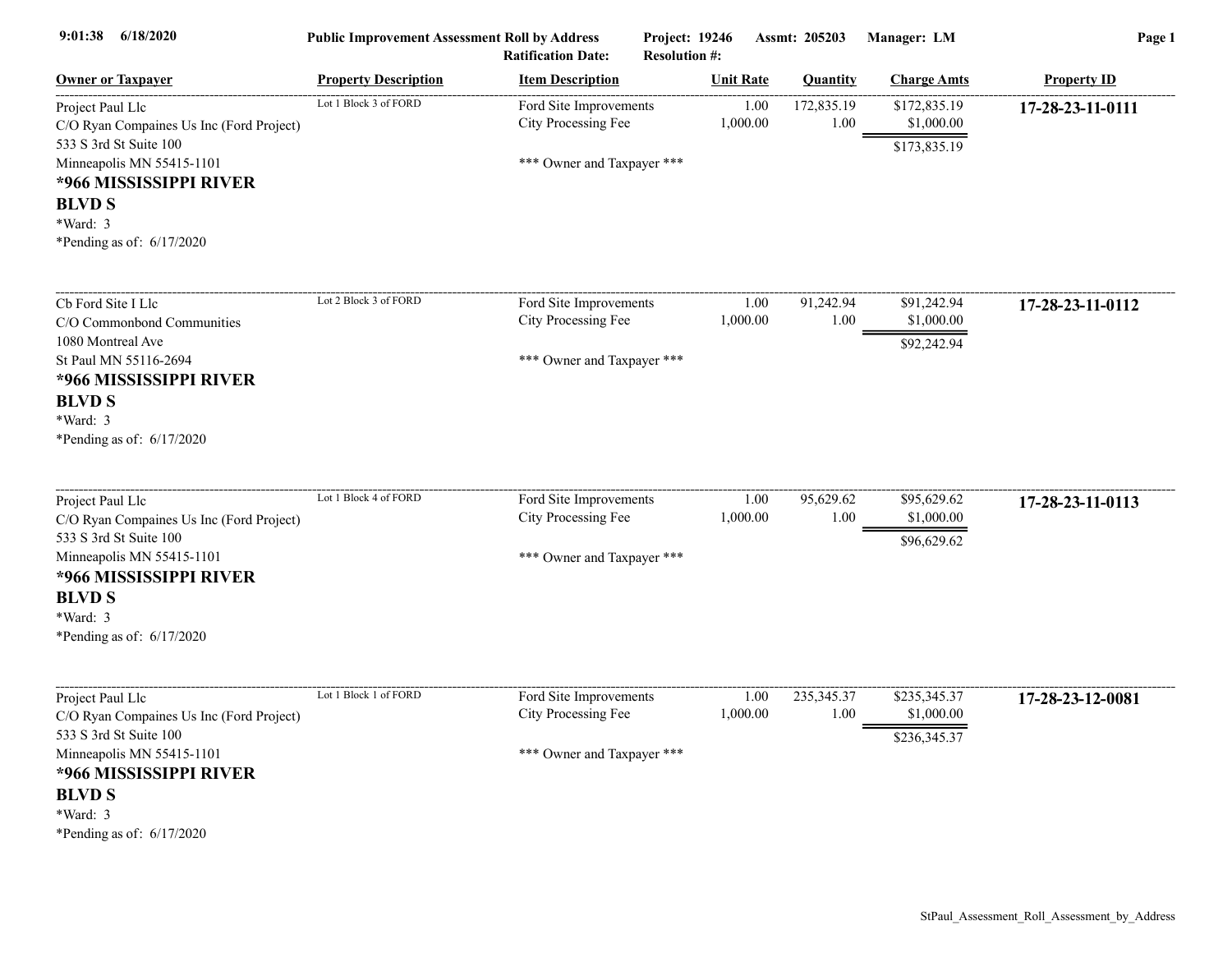| 9:01:38<br>6/18/2020                                                                                                                                                                                      | <b>Public Improvement Assessment Roll by Address</b> | <b>Ratification Date:</b>                                                   | Project: 19246<br><b>Resolution #:</b> |                  | Assmt: 205203      | Manager: LM                                | Page 2             |
|-----------------------------------------------------------------------------------------------------------------------------------------------------------------------------------------------------------|------------------------------------------------------|-----------------------------------------------------------------------------|----------------------------------------|------------------|--------------------|--------------------------------------------|--------------------|
| <b>Owner or Taxpayer</b>                                                                                                                                                                                  | <b>Property Description</b>                          | <b>Item Description</b>                                                     |                                        | <b>Unit Rate</b> | <b>Quantity</b>    | <b>Charge Amts</b>                         | <b>Property ID</b> |
| Project Paul Llc<br>C/O Ryan Compaines Us Inc (Ford Project)<br>533 S 3rd St Suite 100<br>Minneapolis MN 55415-1101<br>*966 MISSISSIPPI RIVER<br><b>BLVD S</b><br>*Ward: 3<br>*Pending as of: $6/17/2020$ | Lot 1 Block 2 of FORD                                | Ford Site Improvements<br>City Processing Fee<br>*** Owner and Taxpayer *** |                                        | 1.00<br>1,000.00 | 265,613.47<br>1.00 | \$265,613.47<br>\$1,000.00<br>\$266,613.47 | 17-28-23-12-0082   |
| Project Paul Llc<br>C/O Ryan Compaines Us Inc (Ford Project)<br>533 S 3rd St Suite 100<br>Minneapolis MN 55415-1101<br>*966 MISSISSIPPI RIVER<br><b>BLVD S</b><br>*Ward: 3<br>*Pending as of: $6/17/2020$ | Lot 2 Block 2 of FORD                                | Ford Site Improvements<br>City Processing Fee<br>*** Owner and Taxpayer *** |                                        | 1.00<br>1,000.00 | 170,422.51<br>1.00 | \$170,422.51<br>\$1,000.00<br>\$171,422.51 | 17-28-23-12-0083   |
| Project Paul Llc<br>C/O Ryan Compaines Us Inc (Ford Project)<br>533 S 3rd St Suite 100<br>Minneapolis MN 55415-1101<br>*966 MISSISSIPPI RIVER<br><b>BLVD S</b><br>*Ward: 3<br>*Pending as of: 6/17/2020   | Lot 1 Block 6 of FORD                                | Ford Site Improvements<br>City Processing Fee<br>*** Owner and Taxpayer *** |                                        | 1.00<br>1,000.00 | 328,342.99<br>1.00 | \$328,342.99<br>\$1,000.00<br>\$329,342.99 | 17-28-23-12-0084   |
| Project Paul Llc<br>C/O Ryan Compaines Us Inc (Ford Project)<br>533 S 3rd St Suite 100<br>Minneapolis MN 55415-1101<br>*966 MISSISSIPPI RIVER<br><b>BLVD S</b><br>*Ward: 3<br>*Pending as of: $6/17/2020$ | Lot 1 Block 7 of FORD                                | Ford Site Improvements<br>City Processing Fee<br>*** Owner and Taxpayer *** |                                        | 1.00<br>1,000.00 | 182,705.22<br>1.00 | \$182,705.22<br>\$1,000.00<br>\$183,705.22 | 17-28-23-12-0085   |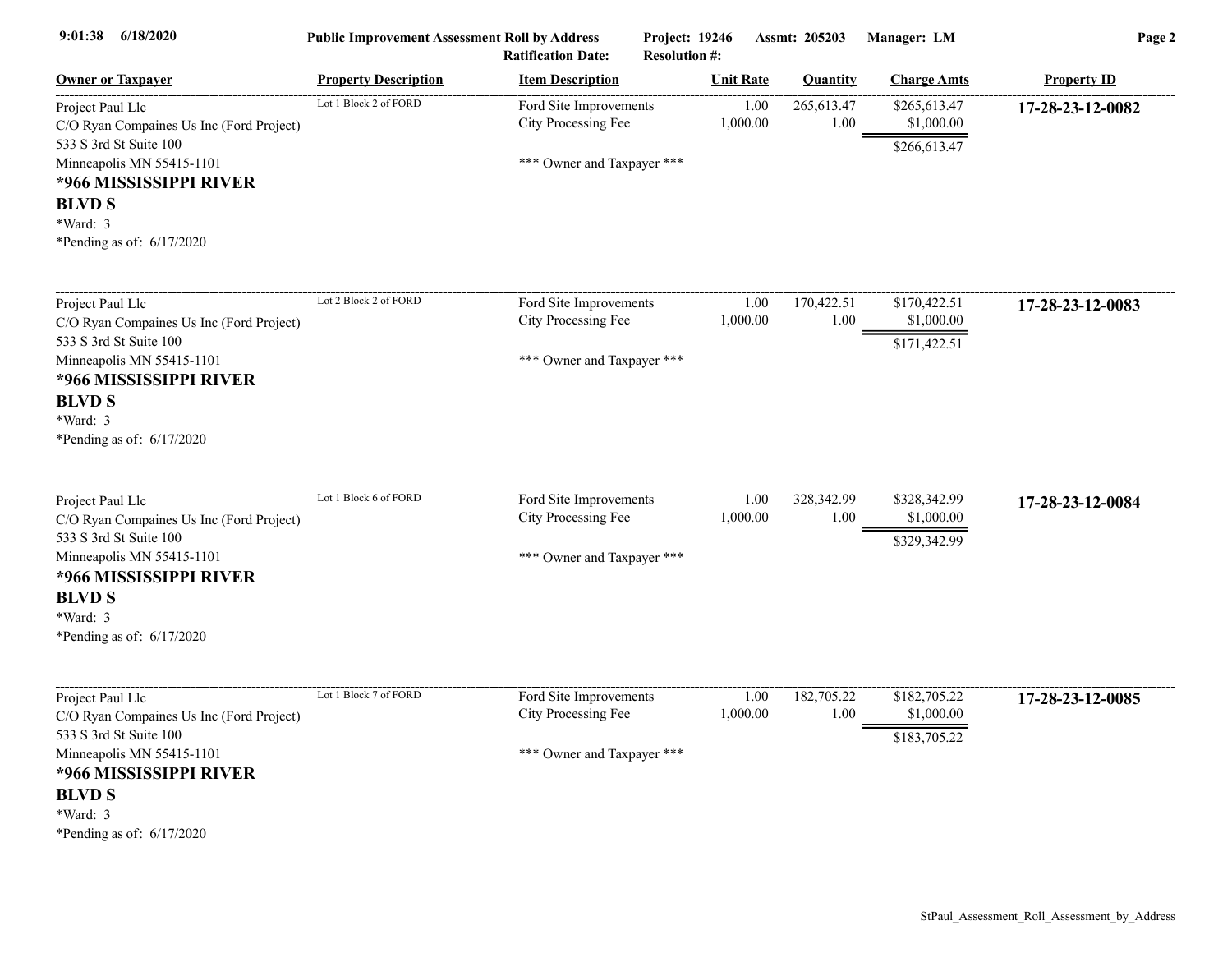| 6/18/2020<br>9:01:38                                                                                                                                                                                      | <b>Public Improvement Assessment Roll by Address</b> | <b>Ratification Date:</b>                                                   | Project: 19246<br><b>Resolution #:</b> | Assmt: 205203        | Manager: LM                                        | Page 3             |
|-----------------------------------------------------------------------------------------------------------------------------------------------------------------------------------------------------------|------------------------------------------------------|-----------------------------------------------------------------------------|----------------------------------------|----------------------|----------------------------------------------------|--------------------|
| <b>Owner or Taxpayer</b>                                                                                                                                                                                  | <b>Property Description</b>                          | <b>Item Description</b>                                                     | <b>Unit Rate</b>                       | <b>Ouantity</b>      | <b>Charge Amts</b>                                 | <b>Property ID</b> |
| Project Paul Llc<br>C/O Ryan Compaines Us Inc (Ford Project)<br>533 S 3rd St Suite 100<br>Minneapolis MN 55415-1101<br>*966 MISSISSIPPI RIVER<br><b>BLVD S</b><br>*Ward: 3<br>*Pending as of: $6/17/2020$ | Lot 2 Block 8 of FORD                                | Ford Site Improvements<br>City Processing Fee<br>*** Owner and Taxpayer *** | 1,000.00                               | 1.00<br>133, 135. 73 | \$133,135.73<br>\$1,000.00<br>1.00<br>\$134,135.73 | 17-28-23-13-0003   |
| Project Paul Llc<br>C/O Ryan Compaines Us Inc (Ford Project)<br>533 S 3rd St Suite 100<br>Minneapolis MN 55415-1101<br>*966 MISSISSIPPI RIVER<br><b>BLVD S</b><br>*Ward: 3<br>*Pending as of: $6/17/2020$ | Lot 1 Block 9 of FORD                                | Ford Site Improvements<br>City Processing Fee<br>*** Owner and Taxpayer *** | 1,000.00                               | 97,603.63<br>1.00    | \$97,603.63<br>1.00<br>\$1,000.00<br>\$98,603.63   | 17-28-23-13-0004   |
| Project Paul Llc<br>C/O Ryan Compaines Us Inc (Ford Project)<br>533 S 3rd St Suite 100<br>Minneapolis MN 55415-1101<br>*966 MISSISSIPPI RIVER<br><b>BLVD S</b><br>*Ward: 3<br>*Pending as of: $6/17/2020$ | Lot 2 Block 9 of FORD                                | Ford Site Improvements<br>City Processing Fee<br>*** Owner and Taxpayer *** | 1,000.00                               | 1.00<br>216,043.98   | \$216,043.98<br>1.00<br>\$1,000.00<br>\$217,043.98 | 17-28-23-13-0005   |
| Project Paul Llc<br>C/O Ryan Compaines Us Inc (Ford Project)<br>533 S 3rd St Suite 100<br>Minneapolis MN 55415-1101<br>*966 MISSISSIPPI RIVER<br><b>BLVD S</b><br>*Ward: 3<br>*Pending as of: 6/17/2020   | Lot 1 Block 10 of FORD                               | Ford Site Improvements<br>City Processing Fee<br>*** Owner and Taxpayer *** | 1,000.00                               | 1.00<br>243,899.40   | \$243,899.40<br>1.00<br>\$1,000.00<br>\$244,899.40 | 17-28-23-13-0006   |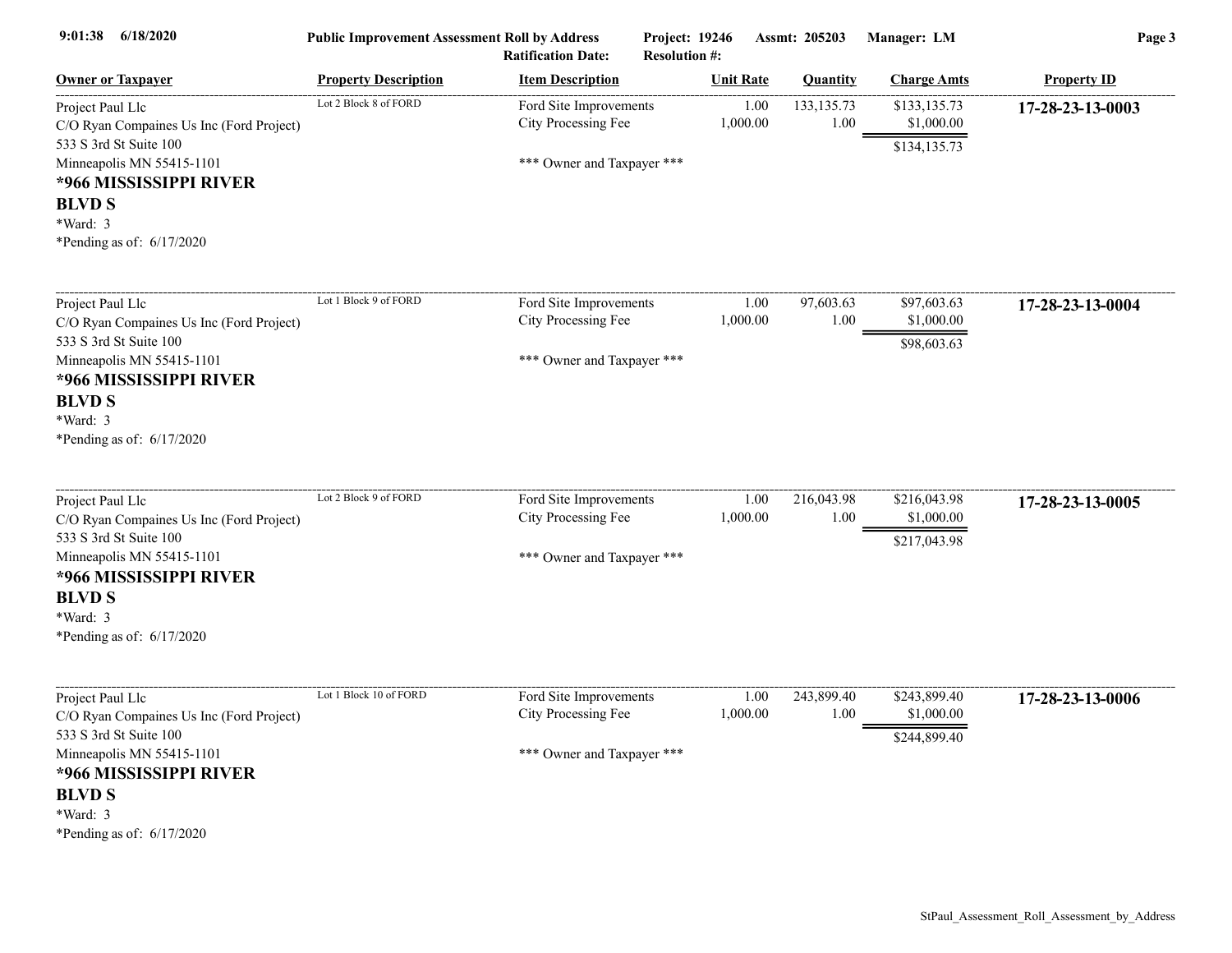| 6/18/2020<br>9:01:38                                                                                                                                                                                      | <b>Public Improvement Assessment Roll by Address</b> | <b>Ratification Date:</b>                                                   | Project: 19246<br><b>Resolution #:</b> |                  | Assmt: 205203      | Manager: LM                                | Page 4             |
|-----------------------------------------------------------------------------------------------------------------------------------------------------------------------------------------------------------|------------------------------------------------------|-----------------------------------------------------------------------------|----------------------------------------|------------------|--------------------|--------------------------------------------|--------------------|
| <b>Owner or Taxpayer</b>                                                                                                                                                                                  | <b>Property Description</b>                          | <b>Item Description</b>                                                     |                                        | <b>Unit Rate</b> | <b>Quantity</b>    | <b>Charge Amts</b>                         | <b>Property ID</b> |
| Mn Ford Site Apartment Land Llc<br>Attn: Sheree Dann<br>9757 Ne Juanita Dr Suite 300<br>Kirkland WA 98034-4291<br>*966 MISSISSIPPI RIVER<br><b>BLVD S</b><br>*Ward: 3<br>*Pending as of: $6/17/2020$      | Lot 1 Block 11 of FORD                               | Ford Site Improvements<br>City Processing Fee<br>*** Owner and Taxpayer *** |                                        | 1.00<br>1,000.00 | 273,290.15<br>1.00 | \$273,290.15<br>\$1,000.00<br>\$274,290.15 | 17-28-23-13-0007   |
| Project Paul Llc<br>C/O Ryan Compaines Us Inc (Ford Project)<br>533 S 3rd St Suite 100<br>Minneapolis MN 55415-1101<br>*966 MISSISSIPPI RIVER<br><b>BLVD S</b><br>*Ward: 3<br>*Pending as of: $6/17/2020$ | Lot 1 Block 14 of FORD                               | Ford Site Improvements<br>City Processing Fee<br>*** Owner and Taxpayer *** |                                        | 1.00<br>1,000.00 | 175,686.53<br>1.00 | \$175,686.53<br>\$1,000.00<br>\$176,686.53 | 17-28-23-13-0008   |
| Project Paul Llc<br>C/O Ryan Compaines Us Inc (Ford Project)<br>533 S 3rd St Suite 100<br>Minneapolis MN 55415-1101<br>*966 MISSISSIPPI RIVER<br><b>BLVD S</b><br>*Ward: 3<br>*Pending as of: 6/17/2020   | Lot 2 Block 14 of FORD                               | Ford Site Improvements<br>City Processing Fee<br>*** Owner and Taxpayer *** |                                        | 1.00<br>1,000.00 | 134,232.40<br>1.00 | \$134,232.40<br>\$1,000.00<br>\$135,232.40 | 17-28-23-13-0009   |
| Project Paul Llc<br>C/O Ryan Compaines Us Inc (Ford Project)<br>533 S 3rd St Suite 100<br>Minneapolis MN 55415-1101<br>*966 MISSISSIPPI RIVER<br><b>BLVD S</b><br>*Ward: 3<br>*Pending as of: 6/17/2020   | Lot 1 Block 15 of FORD                               | Ford Site Improvements<br>City Processing Fee<br>*** Owner and Taxpayer *** |                                        | 1.00<br>1,000.00 | 255,085.43<br>1.00 | \$255,085.43<br>\$1,000.00<br>\$256,085.43 | 17-28-23-13-0010   |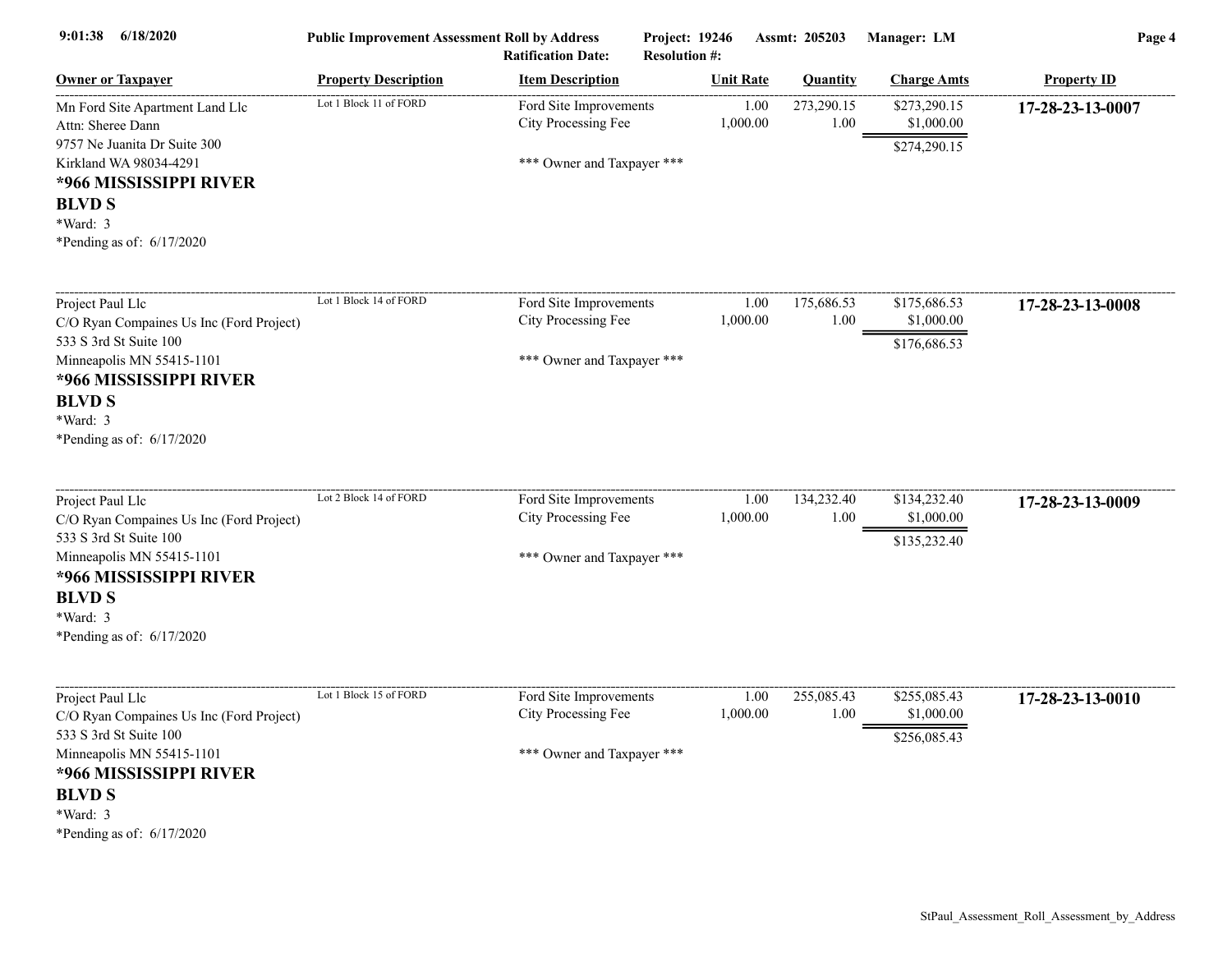| 6/18/2020<br>9:01:38                                                                                                                                                                                      | <b>Public Improvement Assessment Roll by Address</b> | <b>Ratification Date:</b>                                                   | Project: 19246<br><b>Resolution #:</b> |                  | Assmt: 205203      | Manager: LM                                | Page 5             |
|-----------------------------------------------------------------------------------------------------------------------------------------------------------------------------------------------------------|------------------------------------------------------|-----------------------------------------------------------------------------|----------------------------------------|------------------|--------------------|--------------------------------------------|--------------------|
| <b>Owner or Taxpayer</b>                                                                                                                                                                                  | <b>Property Description</b>                          | <b>Item Description</b>                                                     |                                        | <b>Unit Rate</b> | <b>Quantity</b>    | <b>Charge Amts</b>                         | <b>Property ID</b> |
| Mn Ford Site Apartment Land Llc<br>Attn: Sheree Dann                                                                                                                                                      | Lot 1 Block 16 of FORD                               | Ford Site Improvements<br>City Processing Fee                               |                                        | 1.00<br>1,000.00 | 271,316.15<br>1.00 | \$271,316.15<br>\$1,000.00                 | 17-28-23-13-0011   |
| 9757 Ne Juanita Dr Suite 300<br>Kirkland WA 98034-4291<br>*966 MISSISSIPPI RIVER<br><b>BLVD S</b><br>*Ward: 3<br>*Pending as of: $6/17/2020$                                                              |                                                      | *** Owner and Taxpayer ***                                                  |                                        |                  |                    | \$272,316.15                               |                    |
| Project Paul Llc<br>C/O Ryan Compaines Us Inc (Ford Project)                                                                                                                                              | Lot 1 Block 19 of FORD                               | Ford Site Improvements<br>City Processing Fee                               |                                        | 1.00<br>1,000.00 | 139,277.09<br>1.00 | \$139,277.09<br>\$1,000.00                 | 17-28-23-13-0012   |
| 533 S 3rd St Suite 100<br>Minneapolis MN 55415-1101<br>*966 MISSISSIPPI RIVER<br><b>BLVD S</b><br>*Ward: 3<br>*Pending as of: $6/17/2020$                                                                 |                                                      | *** Owner and Taxpayer ***                                                  |                                        |                  |                    | \$140,277.09                               |                    |
| Project Paul Llc<br>C/O Ryan Compaines Us Inc (Ford Project)<br>533 S 3rd St Suite 100<br>Minneapolis MN 55415-1101<br>*966 MISSISSIPPI RIVER<br><b>BLVD S</b><br>*Ward: 3<br>*Pending as of: $6/17/2020$ | Lot 2 Block 19 of FORD                               | Ford Site Improvements<br>City Processing Fee<br>*** Owner and Taxpayer *** |                                        | 1.00<br>1,000.00 | 125,678.38<br>1.00 | \$125,678.38<br>\$1,000.00<br>\$126,678.38 | 17-28-23-13-0013   |
| Project Paul Llc<br>C/O Ryan Compaines Us Inc (Ford Project)<br>533 S 3rd St Suite 100<br>Minneapolis MN 55415-1101<br>*966 MISSISSIPPI RIVER<br><b>BLVD S</b><br>*Ward: 3<br>*Pending as of: 6/17/2020   | Lot 1 Block 20 of FORD                               | Ford Site Improvements<br>City Processing Fee<br>*** Owner and Taxpayer *** |                                        | 1.00<br>1,000.00 | 252,234.09<br>1.00 | \$252,234.09<br>\$1,000.00<br>\$253,234.09 | 17-28-23-13-0014   |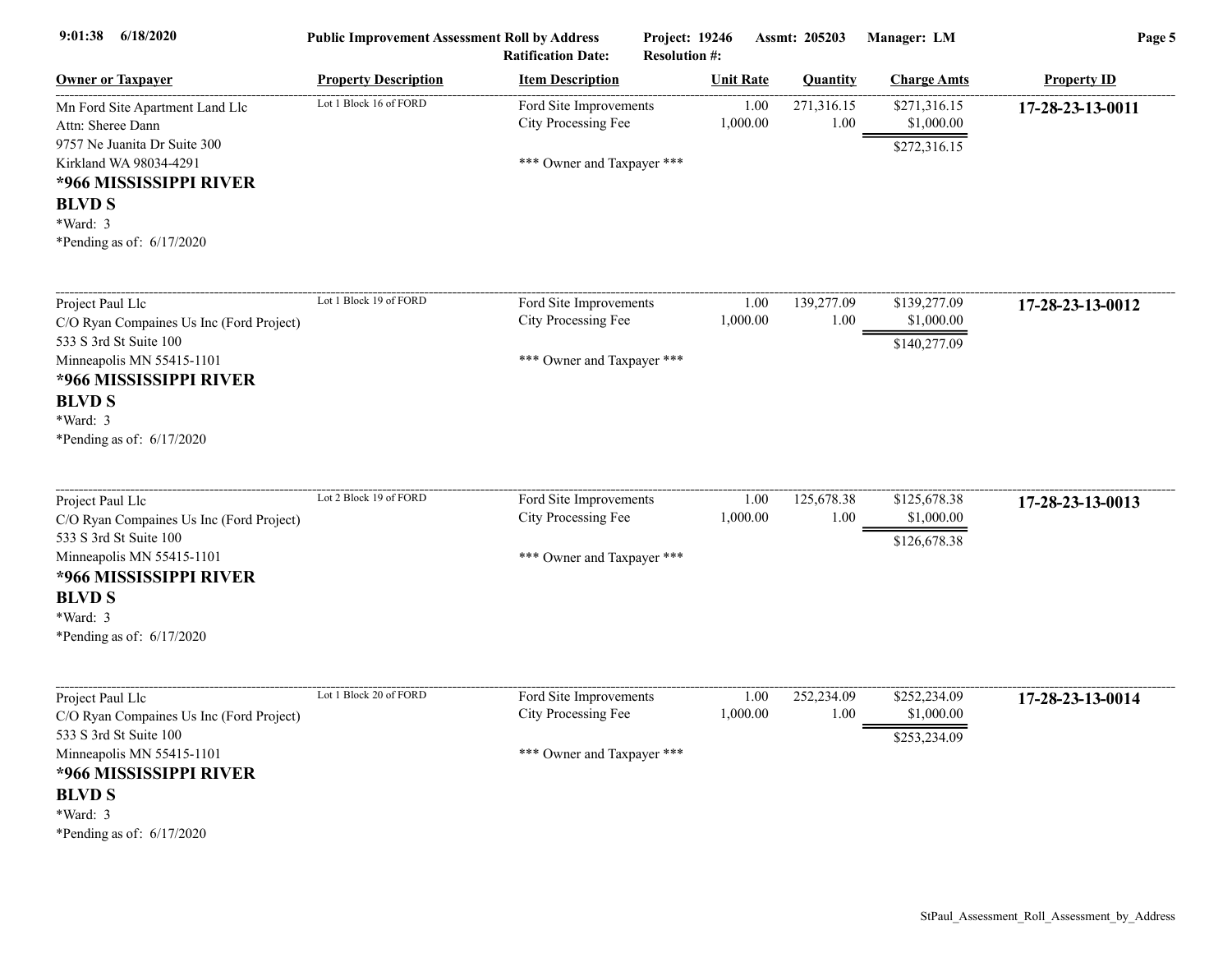| 9:01:38<br>6/18/2020                                                                                                                                                                                      | <b>Public Improvement Assessment Roll by Address</b> | <b>Ratification Date:</b>                                                   | Project: 19246<br><b>Resolution #:</b> |                  | Assmt: 205203      | Manager: LM                                | Page 6             |
|-----------------------------------------------------------------------------------------------------------------------------------------------------------------------------------------------------------|------------------------------------------------------|-----------------------------------------------------------------------------|----------------------------------------|------------------|--------------------|--------------------------------------------|--------------------|
| <b>Owner or Taxpayer</b>                                                                                                                                                                                  | <b>Property Description</b>                          | <b>Item Description</b>                                                     |                                        | <b>Unit Rate</b> | <b>Quantity</b>    | <b>Charge Amts</b>                         | <b>Property ID</b> |
| Project Paul Llc<br>C/O Ryan Compaines Us Inc (Ford Project)<br>533 S 3rd St Suite 100<br>Minneapolis MN 55415-1101<br>*966 MISSISSIPPI RIVER<br><b>BLVD S</b><br>*Ward: 3<br>*Pending as of: 6/17/2020   | Lot 1 Block 21 of FORD                               | Ford Site Improvements<br>City Processing Fee<br>*** Owner and Taxpayer *** |                                        | 1.00<br>1,000.00 | 244,996.07<br>1.00 | \$244,996.07<br>\$1,000.00<br>\$245,996.07 | 17-28-23-13-0015   |
| Mn Ford Site Apartment Land Llc<br>Attn: Sheree Dann<br>9757 Ne Juanita Dr Suite 300<br>Kirkland WA 98034-4291<br>*966 MISSISSIPPI RIVER<br><b>BLVD S</b><br>*Ward: 3<br>*Pending as of: $6/17/2020$      | Lot 1 Block 22 of FORD                               | Ford Site Improvements<br>City Processing Fee<br>*** Owner and Taxpayer *** |                                        | 1.00<br>1,000.00 | 284,037.52<br>1.00 | \$284,037.52<br>\$1,000.00<br>\$285,037.52 | 17-28-23-13-0016   |
| Project Paul Llc<br>C/O Ryan Compaines Us Inc (Ford Project)<br>533 S 3rd St Suite 100<br>Minneapolis MN 55415-1101<br>*966 MISSISSIPPI RIVER<br><b>BLVD S</b><br>*Ward: 3<br>*Pending as of: $6/17/2020$ | Lot 1 Block 26 of FORD                               | Ford Site Improvements<br>City Processing Fee<br>*** Owner and Taxpayer *** |                                        | 1.00<br>1,000.00 | 253,111.43<br>1.00 | \$253,111.43<br>\$1,000.00<br>\$254,111.43 | 17-28-23-13-0017   |
| Project Paul Llc<br>C/O Ryan Compaines Us Inc (Ford Project)<br>533 S 3rd St Suite 100<br>Minneapolis MN 55415-1101<br>*966 MISSISSIPPI RIVER<br><b>BLVD S</b><br>*Ward: 3<br>*Pending as of: 6/17/2020   | Lot 1 Block 27 of FORD                               | Ford Site Improvements<br>City Processing Fee<br>*** Owner and Taxpayer *** |                                        | 1.00<br>1,000.00 | 253,988.76<br>1.00 | \$253,988.76<br>\$1,000.00<br>\$254,988.76 | 17-28-23-13-0018   |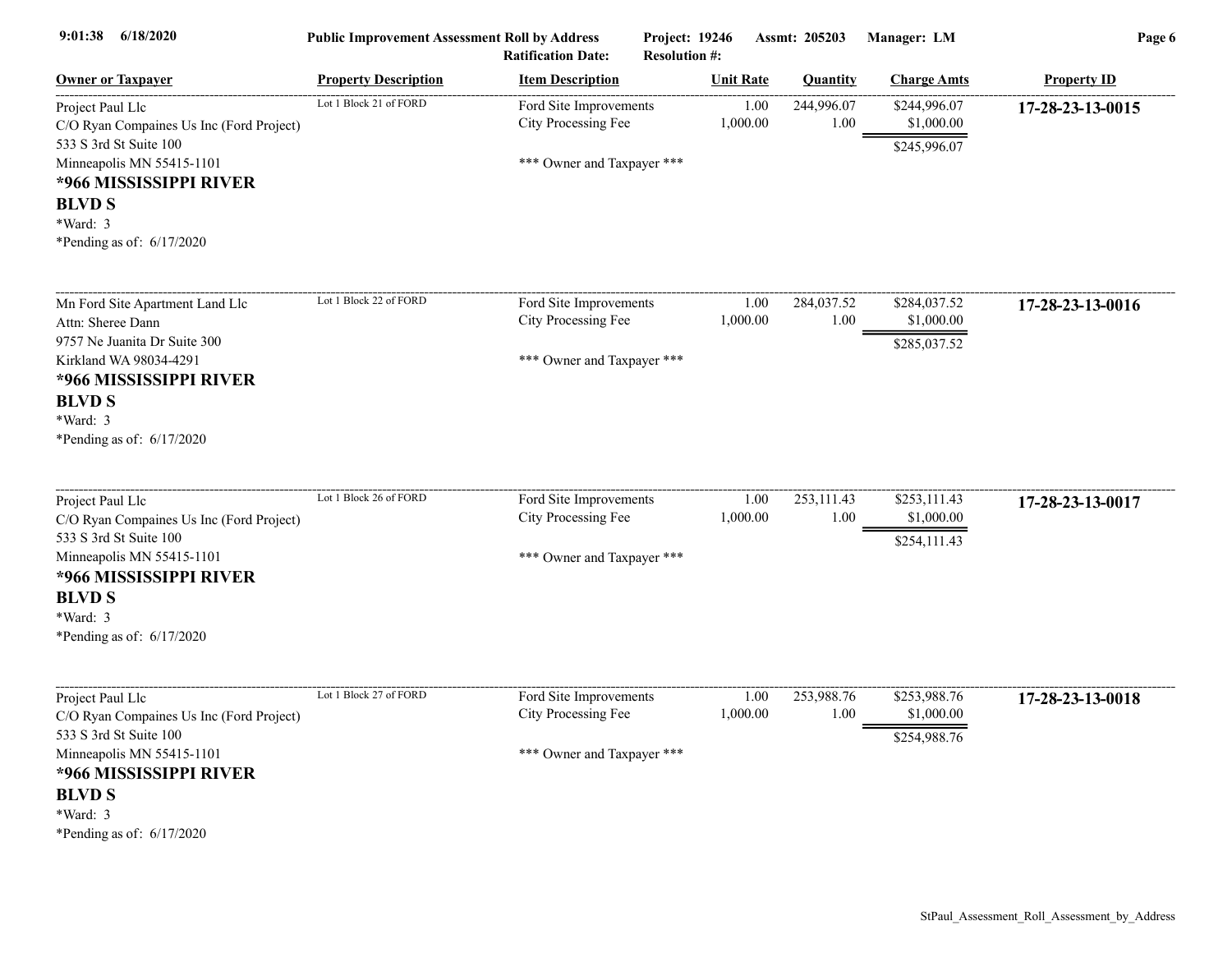| 6/18/2020<br>9:01:38                                                                                                                                                                                    | <b>Public Improvement Assessment Roll by Address</b> | <b>Ratification Date:</b>                                                   | Project: 19246<br><b>Resolution #:</b> |                  | Assmt: 205203      | Manager: LM                                | Page 7             |
|---------------------------------------------------------------------------------------------------------------------------------------------------------------------------------------------------------|------------------------------------------------------|-----------------------------------------------------------------------------|----------------------------------------|------------------|--------------------|--------------------------------------------|--------------------|
| <b>Owner or Taxpayer</b>                                                                                                                                                                                | <b>Property Description</b>                          | <b>Item Description</b>                                                     |                                        | <b>Unit Rate</b> | <b>Quantity</b>    | <b>Charge Amts</b>                         | <b>Property ID</b> |
| Mn Ford Site Apartment Land Llc<br>Attn: Sheree Dann<br>9757 Ne Juanita Dr Suite 300<br>Kirkland WA 98034-4291<br>*966 MISSISSIPPI RIVER<br><b>BLVD S</b><br>*Ward: 3<br>*Pending as of: $6/17/2020$    | Lot 1 Block 28 of FORD                               | Ford Site Improvements<br>City Processing Fee<br>*** Owner and Taxpayer *** |                                        | 1.00<br>1,000.00 | 262,323.46<br>1.00 | \$262,323.46<br>\$1,000.00<br>\$263,323.46 | 17-28-23-13-0019   |
| Mn Ford Site Apartment Land Llc<br>Attn: Sheree Dann<br>9757 Ne Juanita Dr Suite 300<br>Kirkland WA 98034-4291<br>*966 MISSISSIPPI RIVER<br><b>BLVD S</b><br>*Ward: 3<br>*Pending as of: $6/17/2020$    | Lot 1 Block 12 of FORD                               | Ford Site Improvements<br>City Processing Fee<br>*** Owner and Taxpayer *** |                                        | 1.00<br>1,000.00 | 271,974.15<br>1.00 | \$271,974.15<br>\$1,000.00<br>\$272,974.15 | 17-28-23-14-0005   |
| Project Paul Llc<br>C/O Ryan Compaines Us Inc (Ford Project)<br>533 S 3rd St Suite 100<br>Minneapolis MN 55415-1101<br>*966 MISSISSIPPI RIVER<br><b>BLVD S</b><br>*Ward: 3<br>*Pending as of: 6/17/2020 | Lot 1 Block 13 of FORD                               | Ford Site Improvements<br>City Processing Fee<br>*** Owner and Taxpayer *** |                                        | 1.00<br>1,000.00 | 266,710.14<br>1.00 | \$266,710.14<br>\$1,000.00<br>\$267,710.14 | 17-28-23-14-0006   |
| Mn Ford Site Apartment Land Llc<br>Attn: Sheree Dann<br>9757 Ne Juanita Dr Suite 300<br>Kirkland WA 98034-4291<br>*966 MISSISSIPPI RIVER<br><b>BLVD S</b><br>*Ward: 3<br>*Pending as of: 6/17/2020      | Lot 1 Block 17 of FORD                               | Ford Site Improvements<br>City Processing Fee<br>*** Owner and Taxpayer *** |                                        | 1.00<br>1,000.00 | 268,245.47<br>1.00 | \$268,245.47<br>\$1,000.00<br>\$269,245.47 | 17-28-23-14-0007   |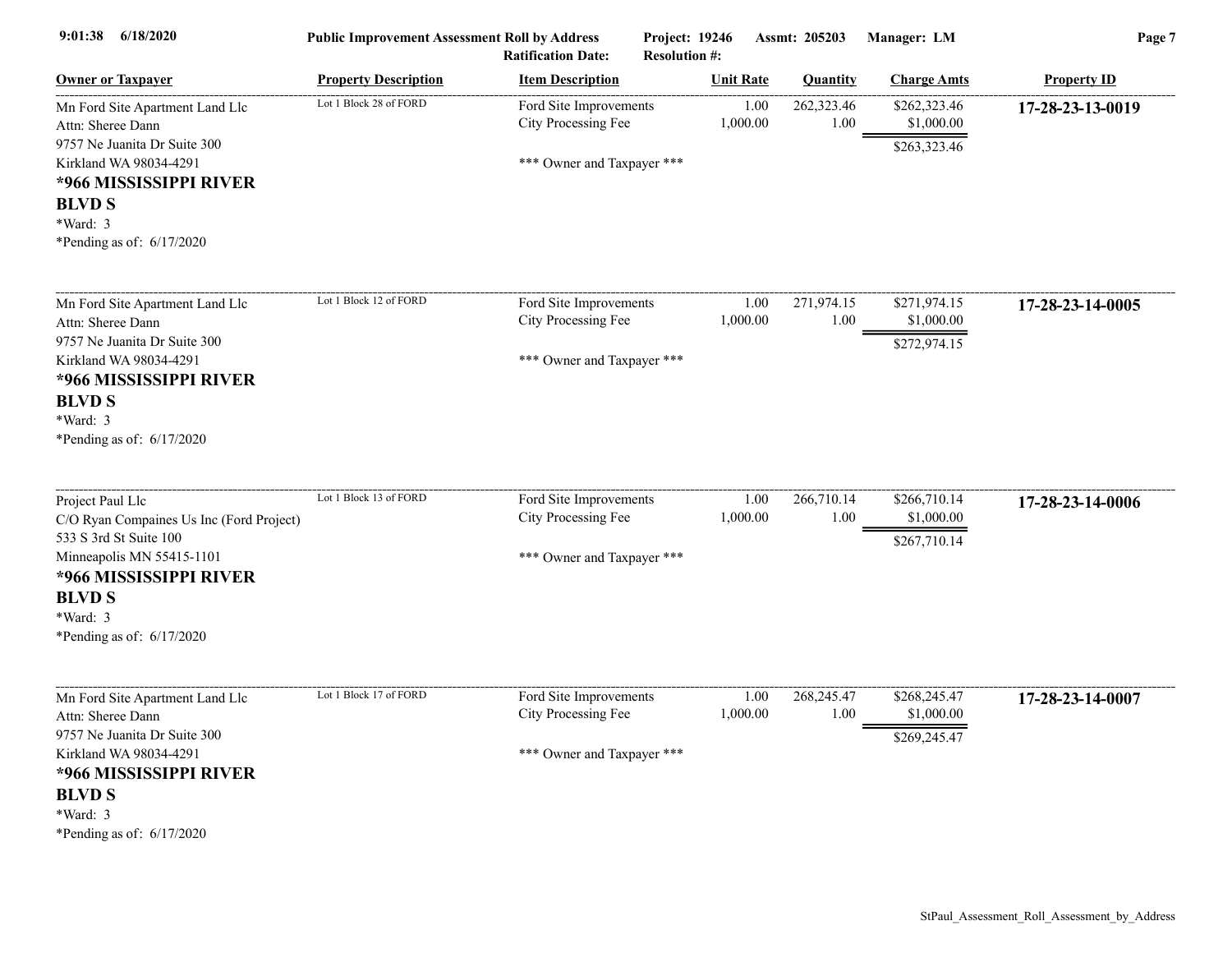| 9:01:38<br>6/18/2020                                                                                                                                                                                 | <b>Public Improvement Assessment Roll by Address</b> | <b>Ratification Date:</b>                                                   | Project: 19246<br><b>Resolution #:</b> |                  | Assmt: 205203       | Manager: LM                                | Page 8             |
|------------------------------------------------------------------------------------------------------------------------------------------------------------------------------------------------------|------------------------------------------------------|-----------------------------------------------------------------------------|----------------------------------------|------------------|---------------------|--------------------------------------------|--------------------|
| <b>Owner or Taxpayer</b>                                                                                                                                                                             | <b>Property Description</b>                          | <b>Item Description</b>                                                     |                                        | <b>Unit Rate</b> | <b>Quantity</b>     | <b>Charge Amts</b>                         | <b>Property ID</b> |
| Mn Ford Site Apartment Land Llc<br>Attn: Sheree Dann<br>9757 Ne Juanita Dr Suite 300<br>Kirkland WA 98034-4291<br>*966 MISSISSIPPI RIVER<br><b>BLVD S</b><br>*Ward: 3<br>*Pending as of: $6/17/2020$ | Lot 1 Block 18 of FORD                               | Ford Site Improvements<br>City Processing Fee<br>*** Owner and Taxpayer *** |                                        | 1.00<br>1,000.00 | 263,200.79<br>1.00  | \$263,200.79<br>\$1,000.00<br>\$264,200.79 | 17-28-23-14-0008   |
| Mn Ford Site Apartment Land Llc<br>Attn: Sheree Dann<br>9757 Ne Juanita Dr Suite 300<br>Kirkland WA 98034-4291<br>*966 MISSISSIPPI RIVER<br><b>BLVD S</b><br>*Ward: 3<br>*Pending as of: $6/17/2020$ | Lot 1 Block 23 of FORD                               | Ford Site Improvements<br>City Processing Fee<br>*** Owner and Taxpayer *** |                                        | 1.00<br>1,000.00 | 287, 327.53<br>1.00 | \$287,327.53<br>\$1,000.00<br>\$288,327.53 | 17-28-23-14-0009   |
| Mn Ford Site Apartment Land Llc<br>Attn: Sheree Dann<br>9757 Ne Juanita Dr Suite 300<br>Kirkland WA 98034-4291<br>*966 MISSISSIPPI RIVER<br><b>BLVD S</b><br>*Ward: 3<br>*Pending as of: $6/17/2020$ | Lot 1 Block 24 of FORD                               | Ford Site Improvements<br>City Processing Fee<br>*** Owner and Taxpayer *** |                                        | 1.00<br>1,000.00 | 282,063.51<br>1.00  | \$282,063.51<br>\$1,000.00<br>\$283,063.51 | 17-28-23-14-0010   |
| Mn Ford Site Apartment Land Llc<br>Attn: Sheree Dann<br>9757 Ne Juanita Dr Suite 300<br>Kirkland WA 98034-4291<br>*966 MISSISSIPPI RIVER<br><b>BLVD S</b><br>*Ward: 3<br>*Pending as of: $6/17/2020$ | Lot 1 Block 29 of FORD                               | Ford Site Improvements<br>City Processing Fee<br>*** Owner and Taxpayer *** |                                        | 1.00<br>1,000.00 | 398,968.53<br>1.00  | \$398,968.53<br>\$1,000.00<br>\$399,968.53 | 17-28-23-14-0011   |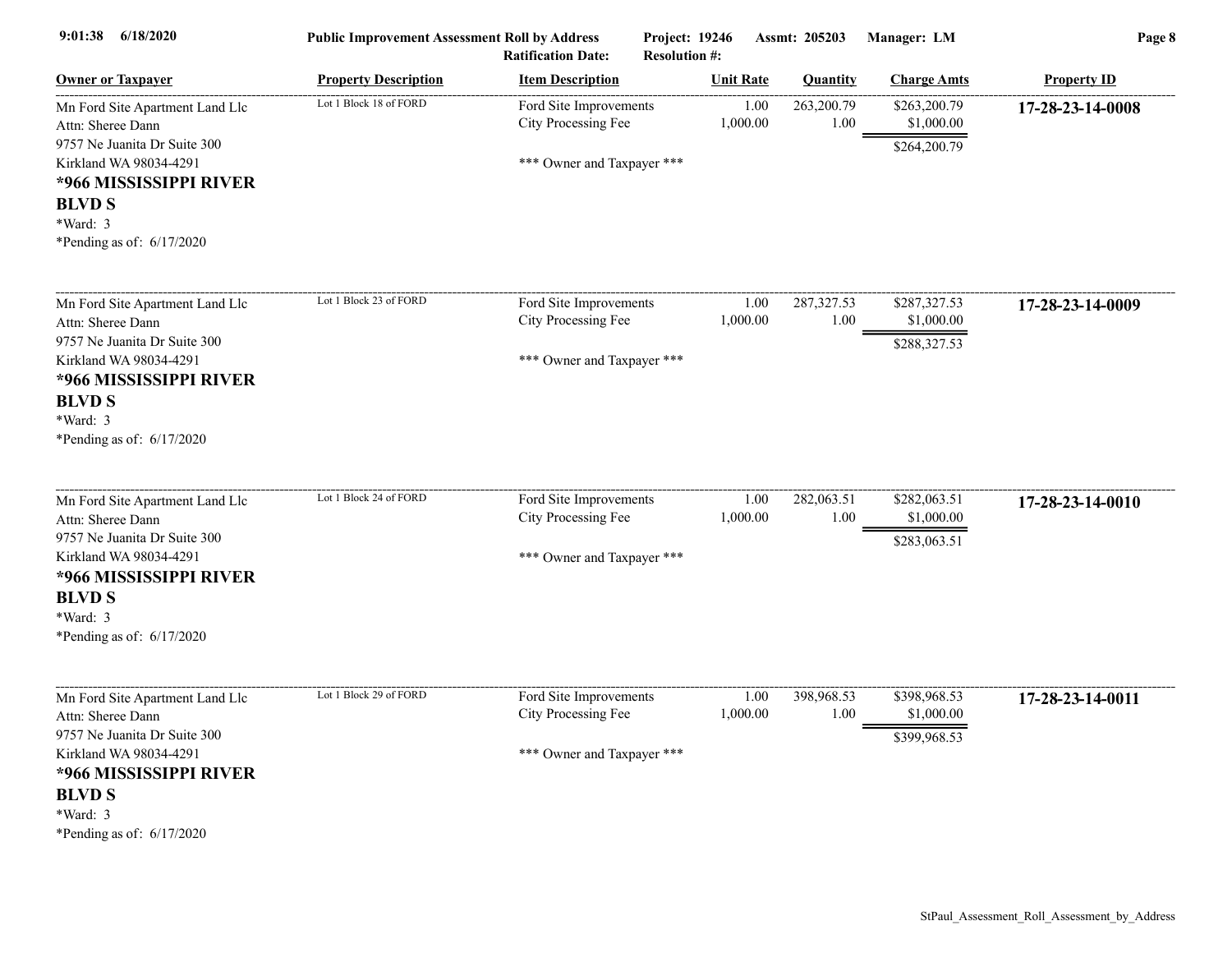| 6/18/2020<br>9:01:38                                                                                                                                                                                      | <b>Public Improvement Assessment Roll by Address</b> | <b>Ratification Date:</b>                                                   | Project: 19246<br><b>Resolution #:</b> |                  | Assmt: 205203      | Manager: LM                                | Page 9             |
|-----------------------------------------------------------------------------------------------------------------------------------------------------------------------------------------------------------|------------------------------------------------------|-----------------------------------------------------------------------------|----------------------------------------|------------------|--------------------|--------------------------------------------|--------------------|
| <b>Owner or Taxpayer</b>                                                                                                                                                                                  | <b>Property Description</b>                          | <b>Item Description</b>                                                     |                                        | <b>Unit Rate</b> | <b>Quantity</b>    | <b>Charge Amts</b>                         | <b>Property ID</b> |
| Project Paul Llc<br>C/O Ryan Compaines Us Inc (Ford Project)<br>533 S 3rd St Suite 100<br>Minneapolis MN 55415-1101<br>*966 MISSISSIPPI RIVER<br><b>BLVD S</b><br>*Ward: 3<br>*Pending as of: 6/17/2020   | Lot 1 Block 5 of FORD                                | Ford Site Improvements<br>City Processing Fee<br>*** Owner and Taxpayer *** |                                        | 1.00<br>1,000.00 | 109,886.33<br>1.00 | \$109,886.33<br>\$1,000.00<br>\$110,886.33 | 17-28-23-21-0007   |
| Project Paul Llc<br>C/O Ryan Compaines Us Inc (Ford Project)<br>533 S 3rd St Suite 100<br>Minneapolis MN 55415-1101<br>*966 MISSISSIPPI RIVER<br><b>BLVD S</b><br>*Ward: 3<br>*Pending as of: $6/17/2020$ | Lot 1 Block 8 of FORD                                | Ford Site Improvements<br>City Processing Fee<br>*** Owner and Taxpayer *** |                                        | 1.00<br>1,000.00 | 205,296.62<br>1.00 | \$205,296.62<br>\$1,000.00<br>\$206,296.62 | 17-28-23-24-0004   |
| Project Paul Llc<br>C/O Ryan Compaines Us Inc (Ford Project)<br>533 S 3rd St Suite 100<br>Minneapolis MN 55415-1101<br>*966 MISSISSIPPI RIVER<br><b>BLVD S</b><br>*Ward: 3<br>*Pending as of: $6/17/2020$ | Lot 1 Block 33 of FORD                               | Ford Site Improvements<br>City Processing Fee<br>*** Owner and Taxpayer *** |                                        | 1.00<br>1,000.00 | 151,559.79<br>1.00 | \$151,559.79<br>\$1,000.00<br>\$152,559.79 | 17-28-23-41-0076   |
| Project Paul Llc<br>C/O Ryan Compaines Us Inc (Ford Project)<br>533 S 3rd St Suite 100<br>Minneapolis MN 55415-1101<br>*966 MISSISSIPPI RIVER<br><b>BLVD S</b><br>*Ward: 3<br>*Pending as of: $6/17/2020$ | Lot 1 Block 34 of FORD                               | Ford Site Improvements<br>City Processing Fee<br>*** Owner and Taxpayer *** |                                        | 1.00<br>1,000.00 | 127,433.05<br>1.00 | \$127,433.05<br>\$1,000.00<br>\$128,433.05 | 17-28-23-41-0077   |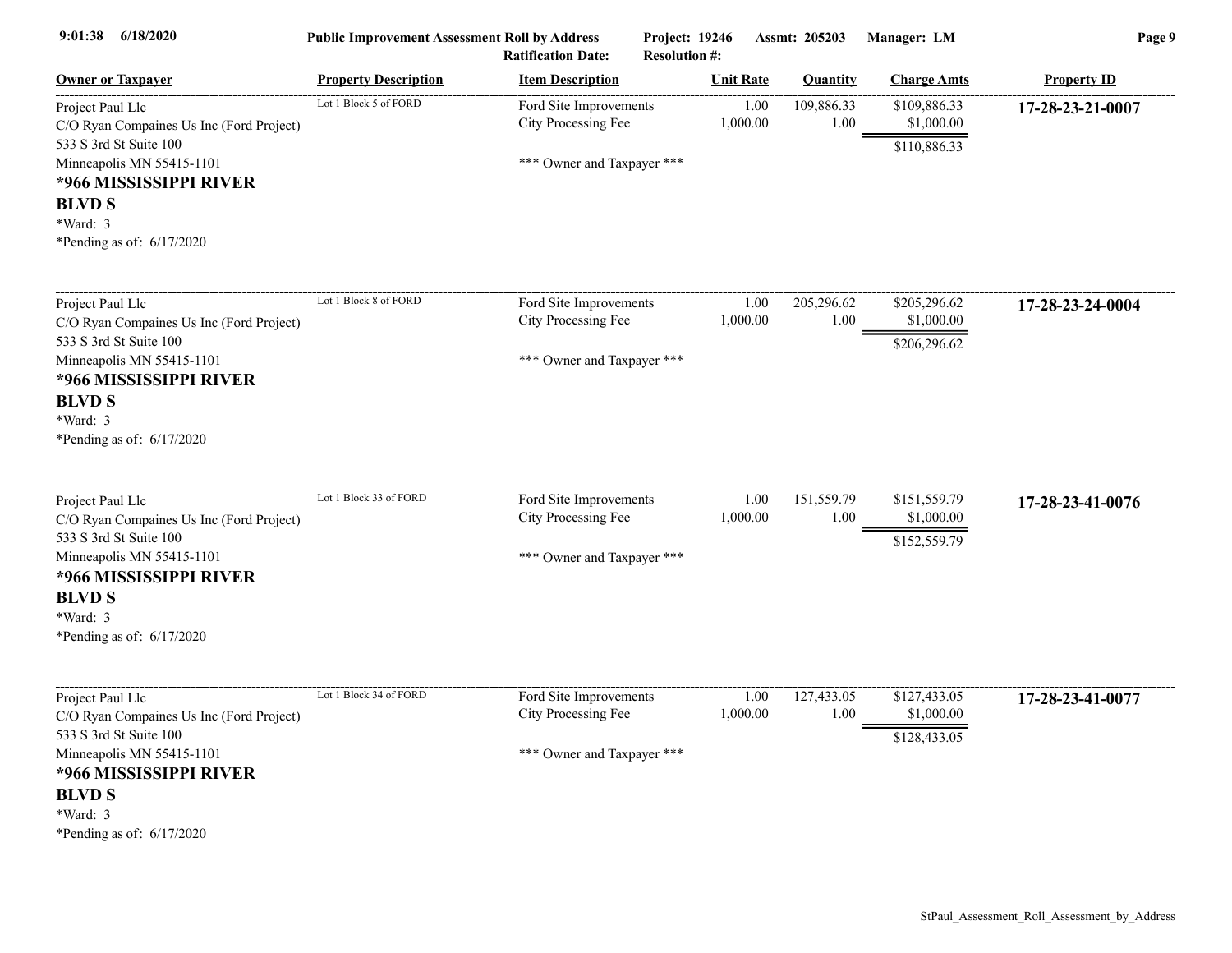| 6/18/2020<br>9:01:38                                                                                                                          | <b>Public Improvement Assessment Roll by Address</b><br><b>Ratification Date:</b> |                                                                             | Project: 19246<br><b>Resolution #:</b> |                  | Assmt: 205203      | Manager: LM                                | Page 10            |  |
|-----------------------------------------------------------------------------------------------------------------------------------------------|-----------------------------------------------------------------------------------|-----------------------------------------------------------------------------|----------------------------------------|------------------|--------------------|--------------------------------------------|--------------------|--|
| <b>Owner or Taxpayer</b>                                                                                                                      | <b>Property Description</b>                                                       | <b>Item Description</b>                                                     |                                        | <b>Unit Rate</b> | <b>Quantity</b>    | <b>Charge Amts</b>                         | <b>Property ID</b> |  |
| Project Paul Llc<br>C/O Ryan Compaines Us Inc (Ford Project)<br>533 S 3rd St Suite 100<br>Minneapolis MN 55415-1101<br>*966 MISSISSIPPI RIVER | Lot 1 Block 25 of FORD                                                            | Ford Site Improvements<br>City Processing Fee<br>*** Owner and Taxpayer *** |                                        | 1.00<br>1,000.00 | 134,232.40<br>1.00 | \$134,232.40<br>\$1,000.00<br>\$135,232.40 | 17-28-23-42-0003   |  |
| <b>BLVD S</b><br>*Ward: 3<br>*Pending as of: 6/17/2020                                                                                        |                                                                                   |                                                                             |                                        |                  |                    |                                            |                    |  |
| Project Paul Llc<br>C/O Ryan Compaines Us Inc (Ford Project)                                                                                  | Lot 2 Block 25 of FORD                                                            | Ford Site Improvements<br>City Processing Fee                               |                                        | 1.00<br>1,000.00 | 126,555.71<br>1.00 | \$126,555.71<br>\$1,000.00                 | 17-28-23-42-0004   |  |
| 533 S 3rd St Suite 100<br>Minneapolis MN 55415-1101<br>*966 MISSISSIPPI RIVER<br><b>BLVD S</b><br>*Ward: 3<br>*Pending as of: $6/17/2020$     |                                                                                   | *** Owner and Taxpayer ***                                                  |                                        |                  |                    | \$127,555.71                               |                    |  |
| Project Paul Llc<br>C/O Ryan Compaines Us Inc (Ford Project)                                                                                  | Lot 1 Block 31 of FORD                                                            | Ford Site Improvements<br>City Processing Fee                               |                                        | 1.00<br>1,000.00 | 142,347.76<br>1.00 | \$142,347.76<br>\$1,000.00                 | 17-28-23-42-0005   |  |
| 533 S 3rd St Suite 100<br>Minneapolis MN 55415-1101<br>*966 MISSISSIPPI RIVER<br><b>BLVD S</b><br>*Ward: 3<br>*Pending as of: 6/17/2020       |                                                                                   | *** Owner and Taxpayer ***                                                  |                                        |                  |                    | \$143,347.76                               |                    |  |
| Project Paul Llc<br>C/O Ryan Compaines Us Inc (Ford Project)<br>533 S 3rd St Suite 100                                                        | Lot 2 Block 31 of FORD                                                            | Ford Site Improvements<br>City Processing Fee                               |                                        | 1.00<br>1,000.00 | 135,329.07<br>1.00 | \$135,329.07<br>\$1,000.00<br>\$136,329.07 | 17-28-23-42-0006   |  |
| Minneapolis MN 55415-1101<br>*966 MISSISSIPPI RIVER<br><b>BLVD S</b><br>*Ward: 3<br>*Pending as of: $6/17/2020$                               |                                                                                   | *** Owner and Taxpayer ***                                                  |                                        |                  |                    |                                            |                    |  |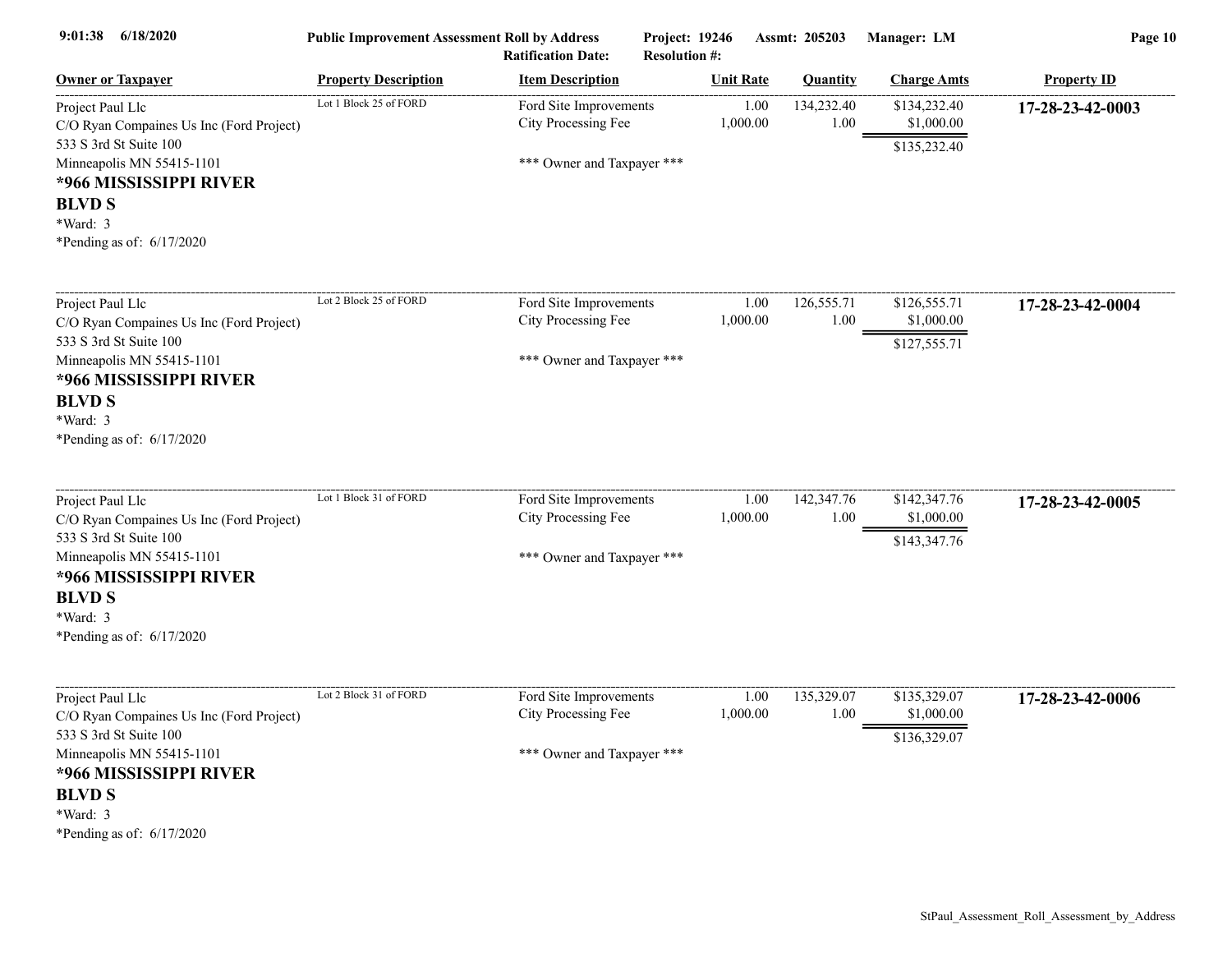| 9:01:38<br>6/18/2020                                                                                                                                                                                      | <b>Public Improvement Assessment Roll by Address</b> | <b>Ratification Date:</b>                                                   | Project: 19246<br><b>Resolution #:</b> |                  | Assmt: 205203      | Manager: LM                                | Page 11            |
|-----------------------------------------------------------------------------------------------------------------------------------------------------------------------------------------------------------|------------------------------------------------------|-----------------------------------------------------------------------------|----------------------------------------|------------------|--------------------|--------------------------------------------|--------------------|
| <b>Owner or Taxpayer</b>                                                                                                                                                                                  | <b>Property Description</b>                          | <b>Item Description</b>                                                     |                                        | <b>Unit Rate</b> | <b>Quantity</b>    | <b>Charge Amts</b>                         | <b>Property ID</b> |
| Project Paul Llc<br>C/O Ryan Compaines Us Inc (Ford Project)<br>533 S 3rd St Suite 100<br>Minneapolis MN 55415-1101<br>*966 MISSISSIPPI RIVER<br><b>BLVD S</b><br>*Ward: 3<br>*Pending as of: $6/17/2020$ | Lot 1 Block 32 of FORD                               | Ford Site Improvements<br>City Processing Fee<br>*** Owner and Taxpayer *** |                                        | 1.00<br>1,000.00 | 267,148.80<br>1.00 | \$267,148.80<br>\$1,000.00<br>\$268,148.80 | 17-28-23-42-0007   |
| Project Paul Llc<br>C/O Ryan Compaines Us Inc (Ford Project)<br>533 S 3rd St Suite 100<br>Minneapolis MN 55415-1101<br>*966 MISSISSIPPI RIVER<br><b>BLVD S</b><br>*Ward: 3<br>*Pending as of: $6/17/2020$ | Lot 1 Block 35 of FORD                               | Ford Site Improvements<br>City Processing Fee<br>*** Owner and Taxpayer *** |                                        | 1.00<br>1,000.00 | 210,999.30<br>1.00 | \$210,999.30<br>\$1,000.00<br>\$211,999.30 | 17-28-23-42-0008   |
| Project Paul Llc<br>C/O Ryan Compaines Us Inc (Ford Project)<br>533 S 3rd St Suite 100<br>Minneapolis MN 55415-1101<br>*966 MISSISSIPPI RIVER<br><b>BLVD S</b><br>*Ward: 3<br>*Pending as of: 6/17/2020   | Lot 2 Block 35 of FORD                               | Ford Site Improvements<br>City Processing Fee<br>*** Owner and Taxpayer *** |                                        | 1.00<br>1,000.00 | 134,451.74<br>1.00 | \$134,451.74<br>\$1,000.00<br>\$135,451.74 | 17-28-23-42-0009   |
| Project Paul Llc<br>C/O Ryan Compaines Us Inc (Ford Project)<br>533 S 3rd St Suite 100<br>Minneapolis MN 55415-1101<br>*966 MISSISSIPPI RIVER<br><b>BLVD S</b><br>*Ward: 3<br>*Pending as of: 6/17/2020   | Lot 1 Block 36 of FORD                               | Ford Site Improvements<br>City Processing Fee<br>*** Owner and Taxpayer *** |                                        | 1.00<br>1,000.00 | 265,394.13<br>1.00 | \$265,394.13<br>\$1,000.00<br>\$266,394.13 | 17-28-23-42-0010   |